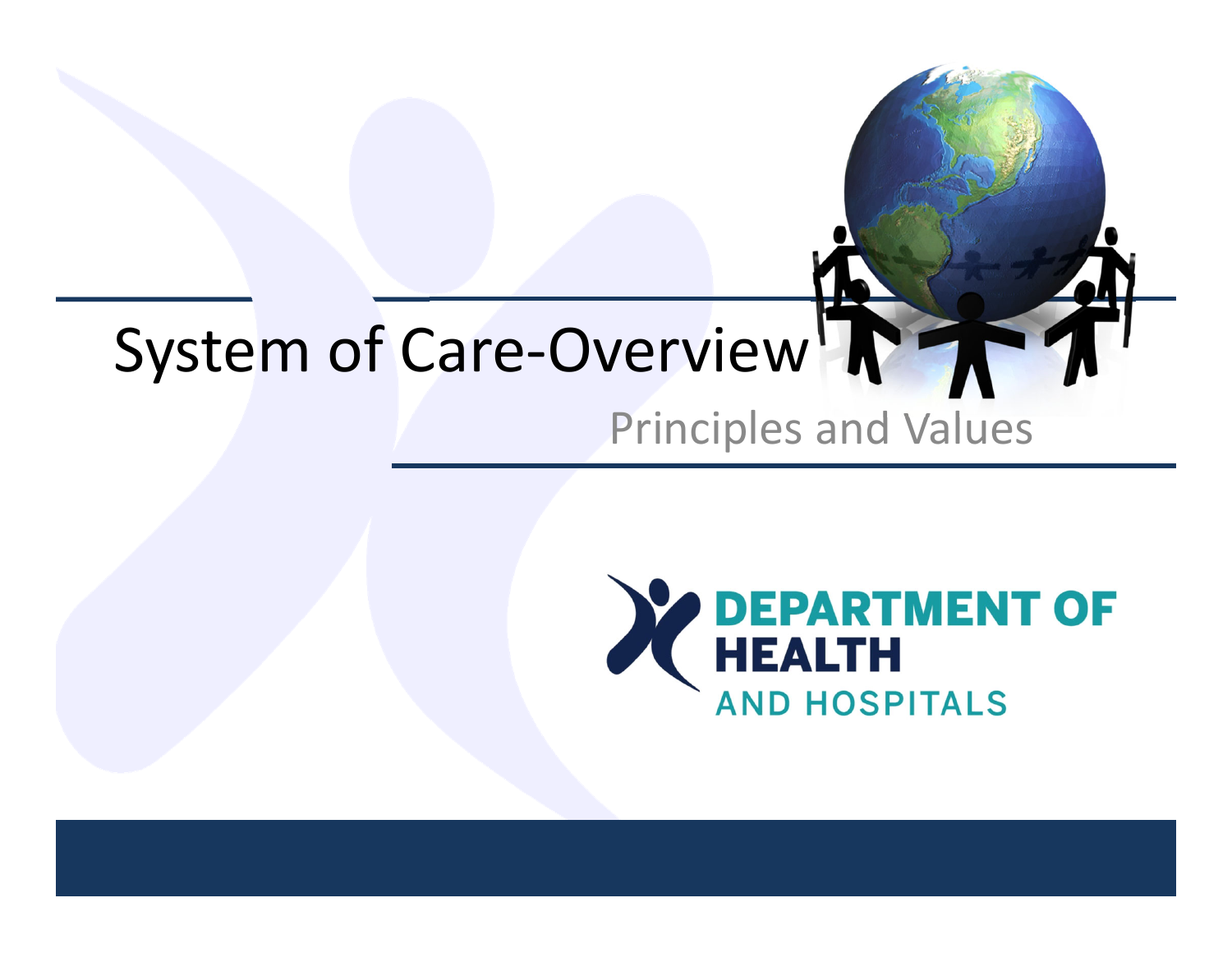### Coordinated System of Care Team

An initiative of GovernorBobby Jindal

Office of Behavioral Health

Department of Education



Department of Health and Hospitals

Office of Juvenile Justice

Department of Children and Family Services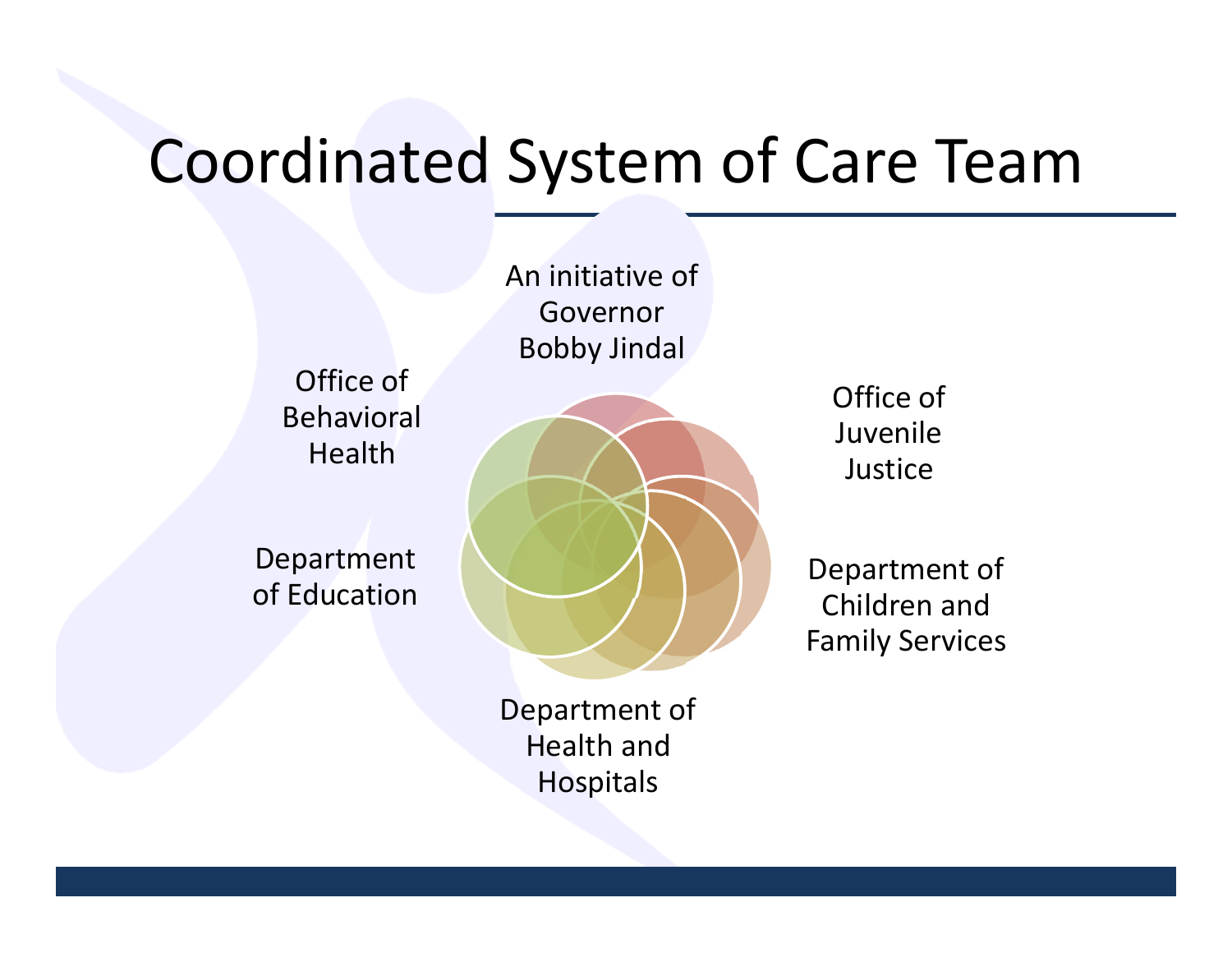### Louisiana's current system

- The needs of children and families are served through <sup>a</sup> fragmented service delivery model that is not well coordinated and is often times difficult to navigate.
- Louisiana's children with the highest level of need are often detained in secure or residential settings, which are proven the highest cost services with the poorest outcomes.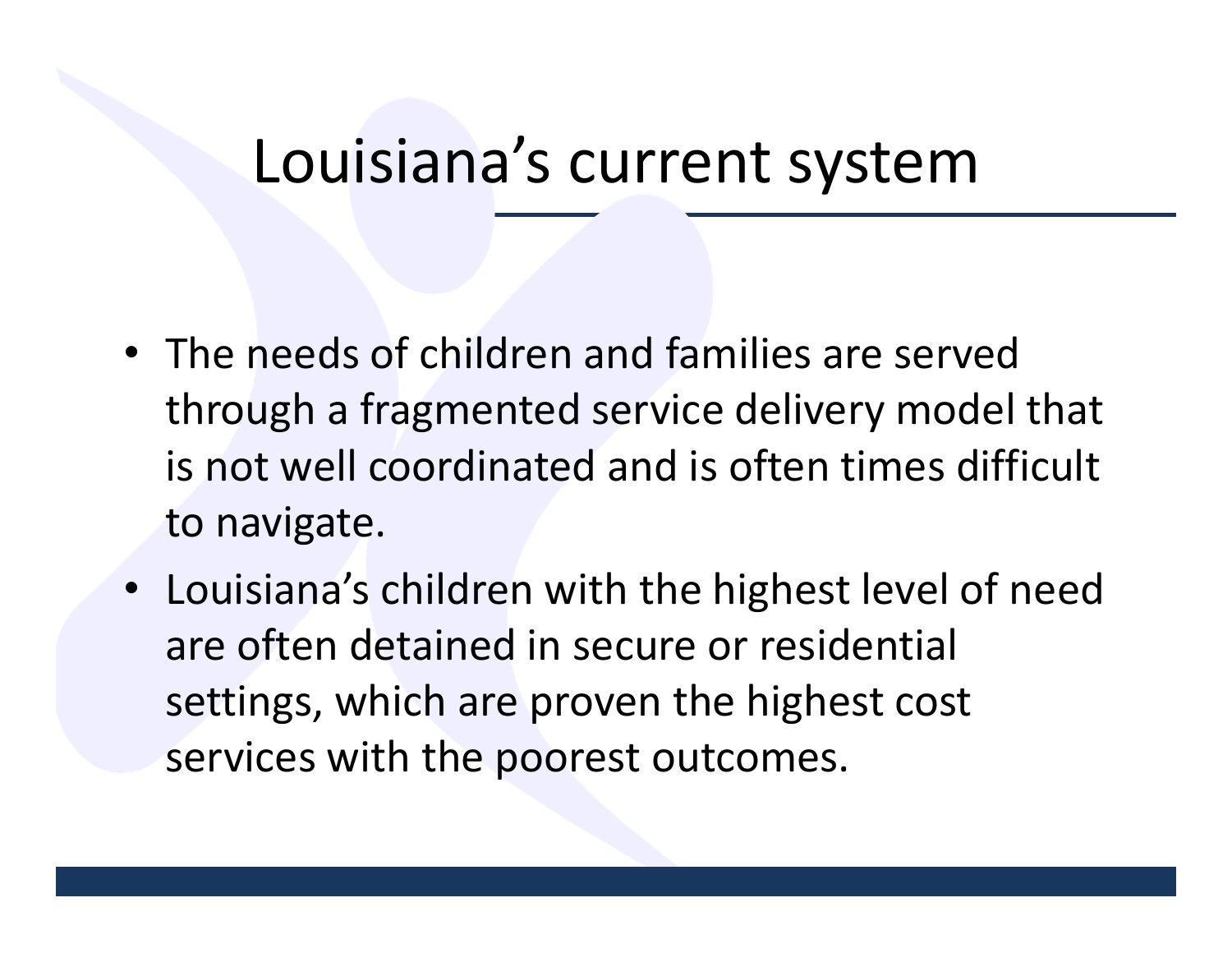### Louisiana's current system

• State Departments are not currently pooling resources and leveraging the 'smartest' financing to provide <sup>a</sup> coordinated system of behavioral health services.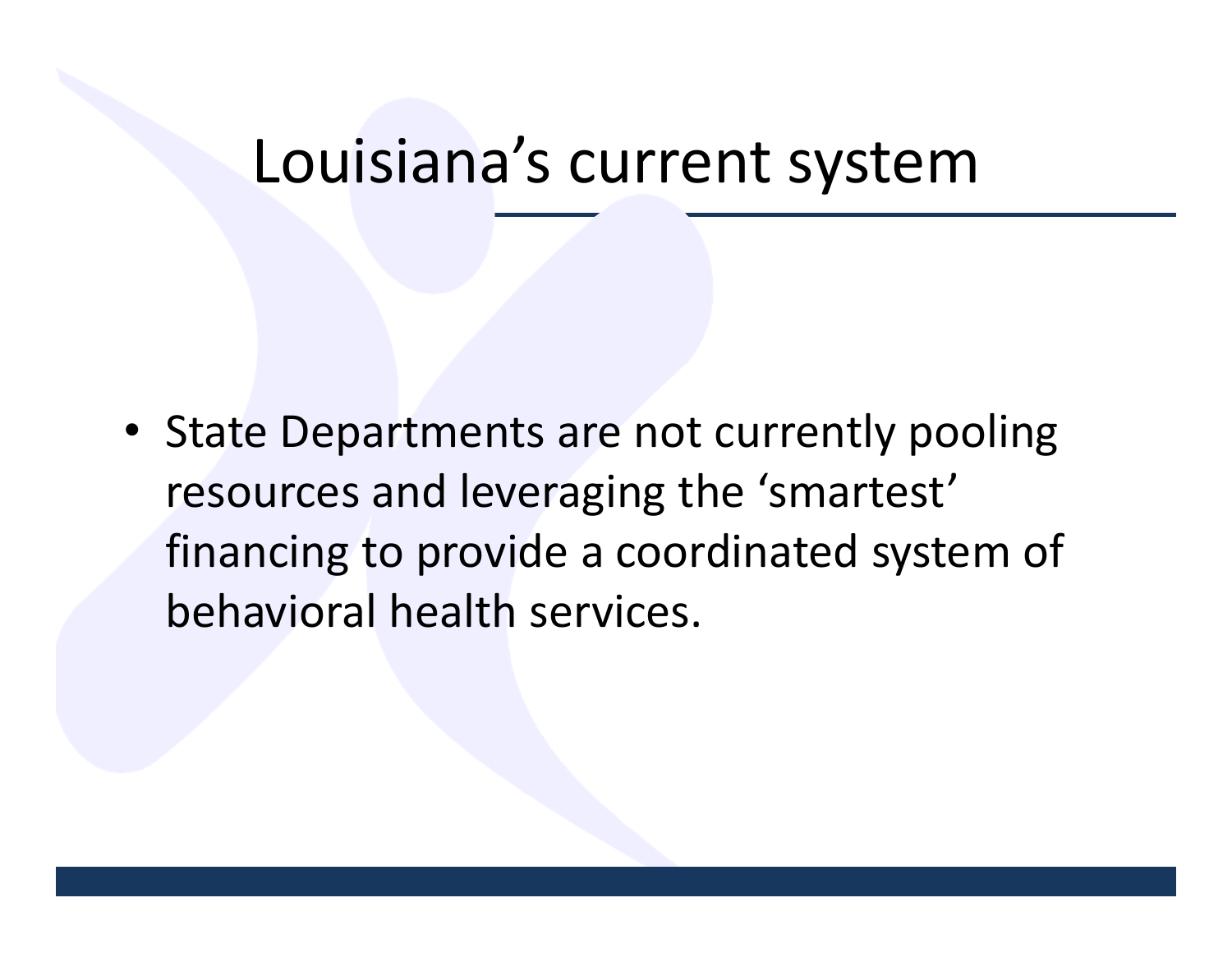### How can we bridge the gap between families and services?

# **Through <sup>a</sup> System of Care approach**

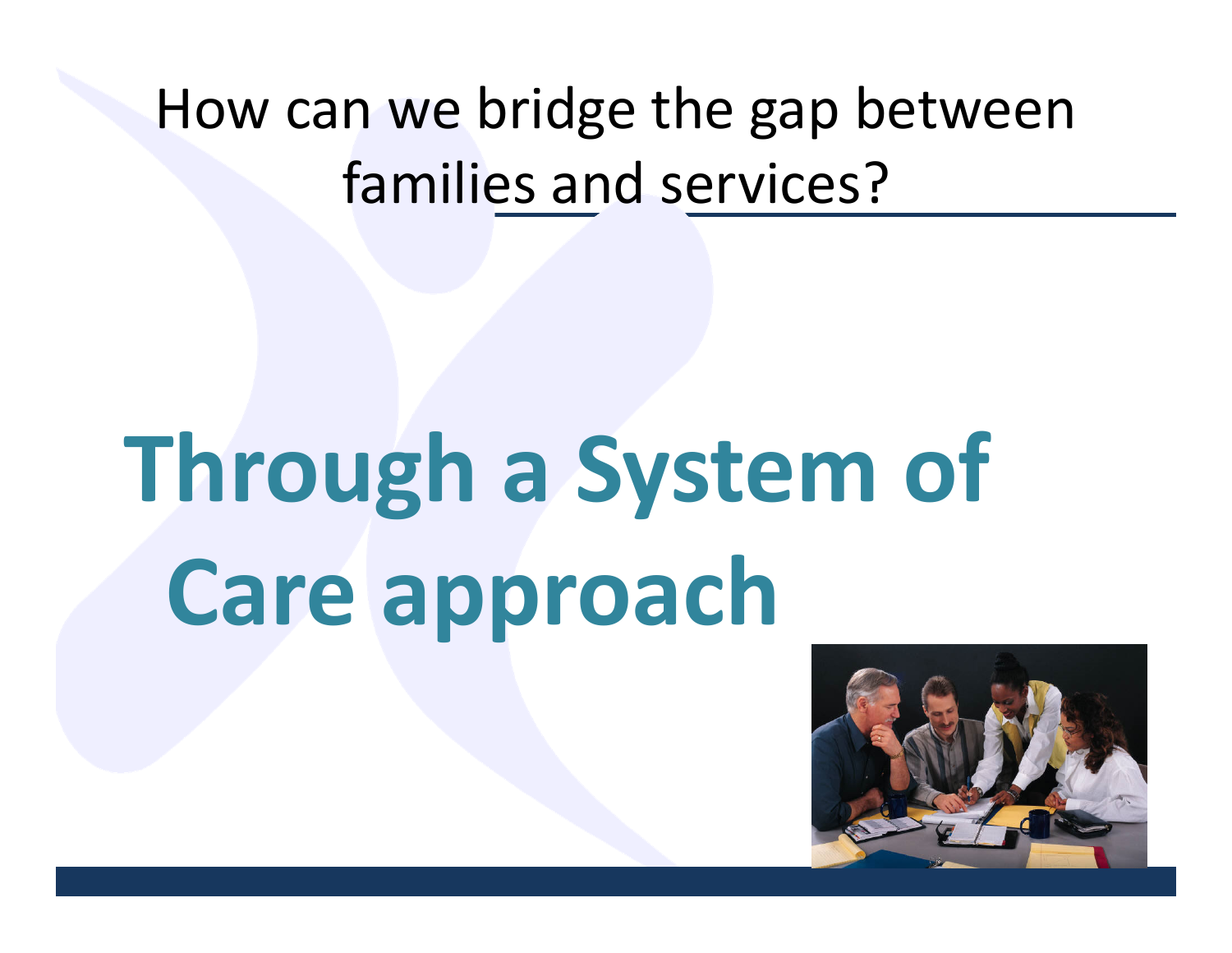

# Definition of <sup>a</sup> System of Care

System of care is, first and foremost, <sup>a</sup> set of values and principles that provides an organizing framework for systems change on behalf of children, youth and families.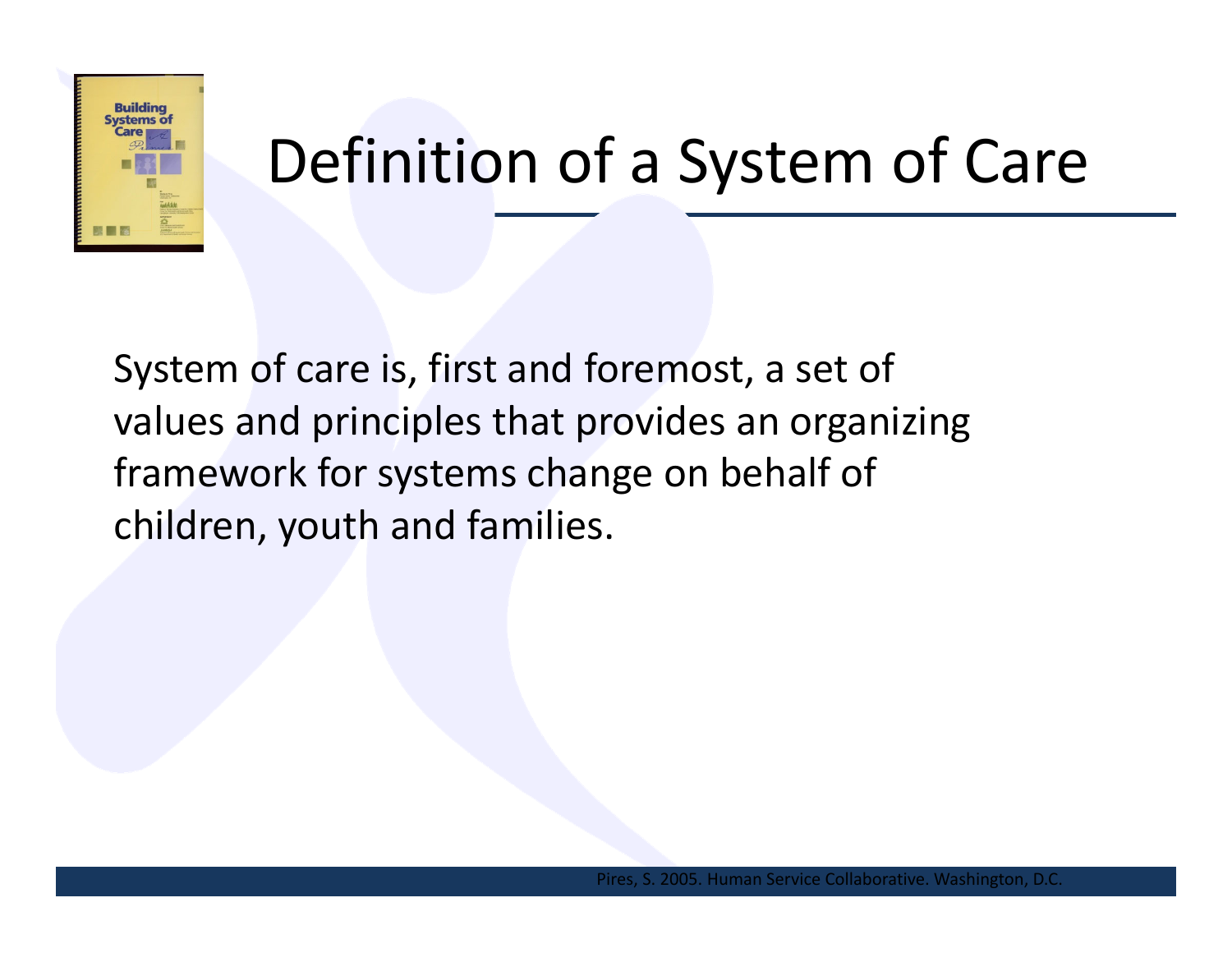

### Definition of <sup>a</sup> System of Care

A system of care incorporates <sup>a</sup> broad array of services and supports for <sup>a</sup> defined population that is:

•Organized into <sup>a</sup> coordinated network •Integrates care planning and management across multiple levels •Is culturally and linguistically competent

•Builds meaningful partnerships with families and youth at service delivery, management*,* and policy levels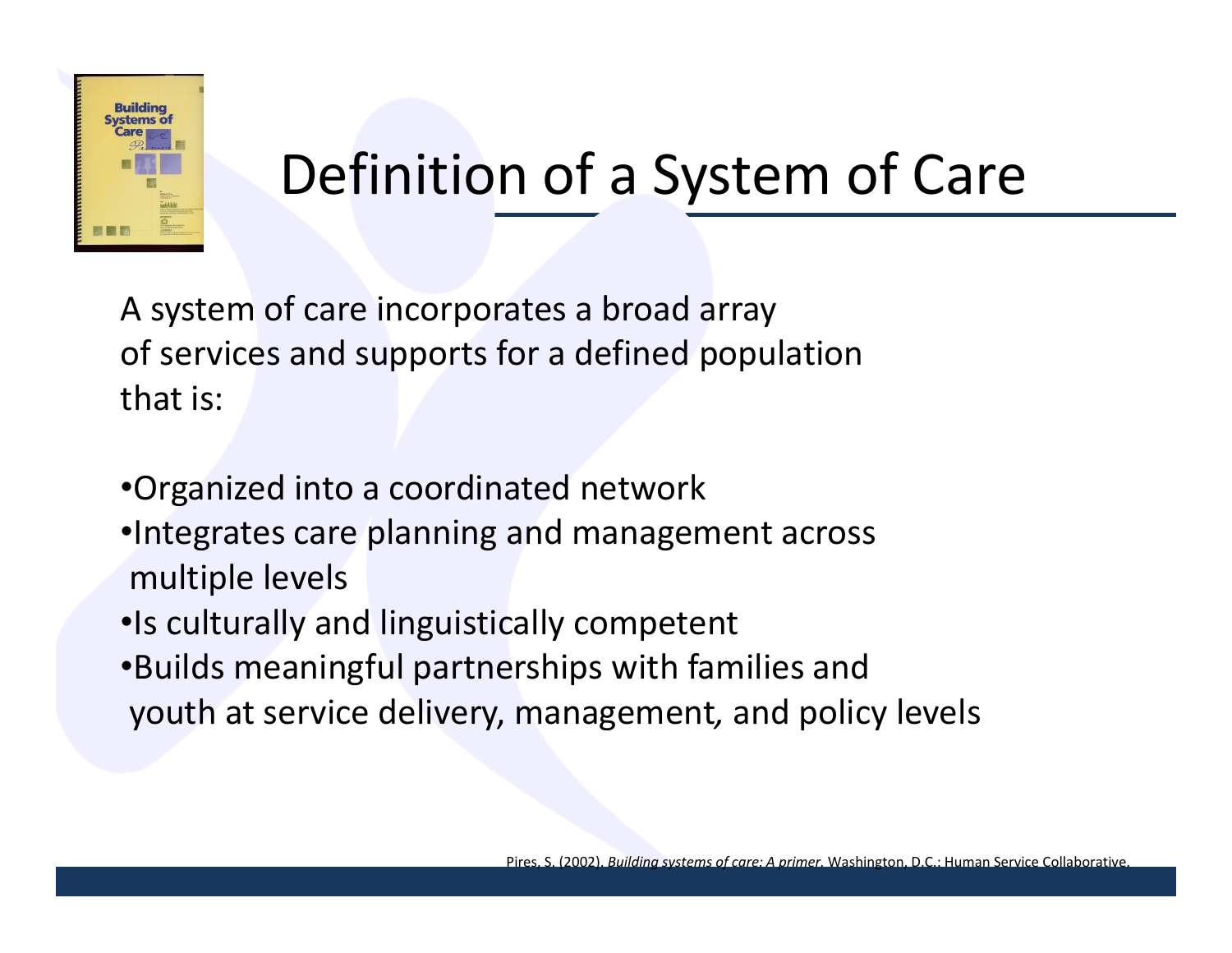

#### Characteristics of Systems of Care as Systems Reform Initiatives

| <b>FROM</b>                      | <u>TO</u>                                |
|----------------------------------|------------------------------------------|
| Fragmented service delivery      | Coordinated service delivery             |
| Categorical programs/funding     | <b>Blended resources</b>                 |
| <b>Limited services</b>          | Comprehensive service array              |
| Reactive, crisis-oriented        | Focus on prevention/early                |
|                                  | intervention                             |
| Focus on "deep end," restrictive | $\Rightarrow$ Least restrictive settings |
| Children out-of-home             | Children within families                 |
| Centralized authority            | Community-based ownership                |
| Creation of "dependency"         | Creation of "self-help"                  |

Pires, S. (2002). *Building systems of care: A primer.* Washington, D.C.: Human Service Collaborative.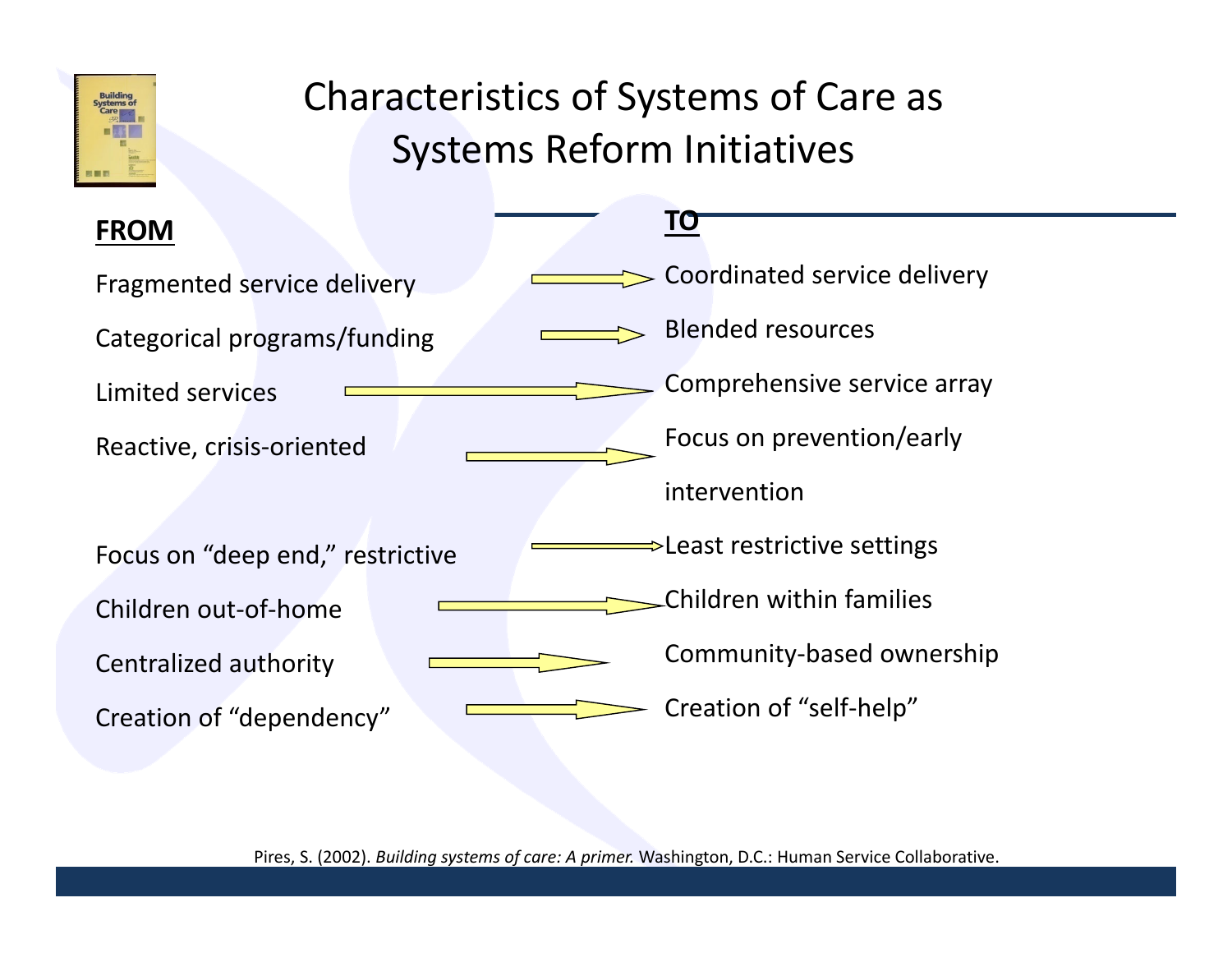## **Coordinated System of Care (CSoC) Model** for Youth and Adolescents

- The Coordinated Systems of Care (CSOC) is an evidence‐based model that is part of <sup>a</sup> national movement to develop family driven and youth guided care, keep children at home, in school, and out of the child welfare and juvenile justice system.
- Coordinated System of Care will offer an integrated approach to providing services for at‐ risk children and youth served within the child welfare and juvenile justice populations.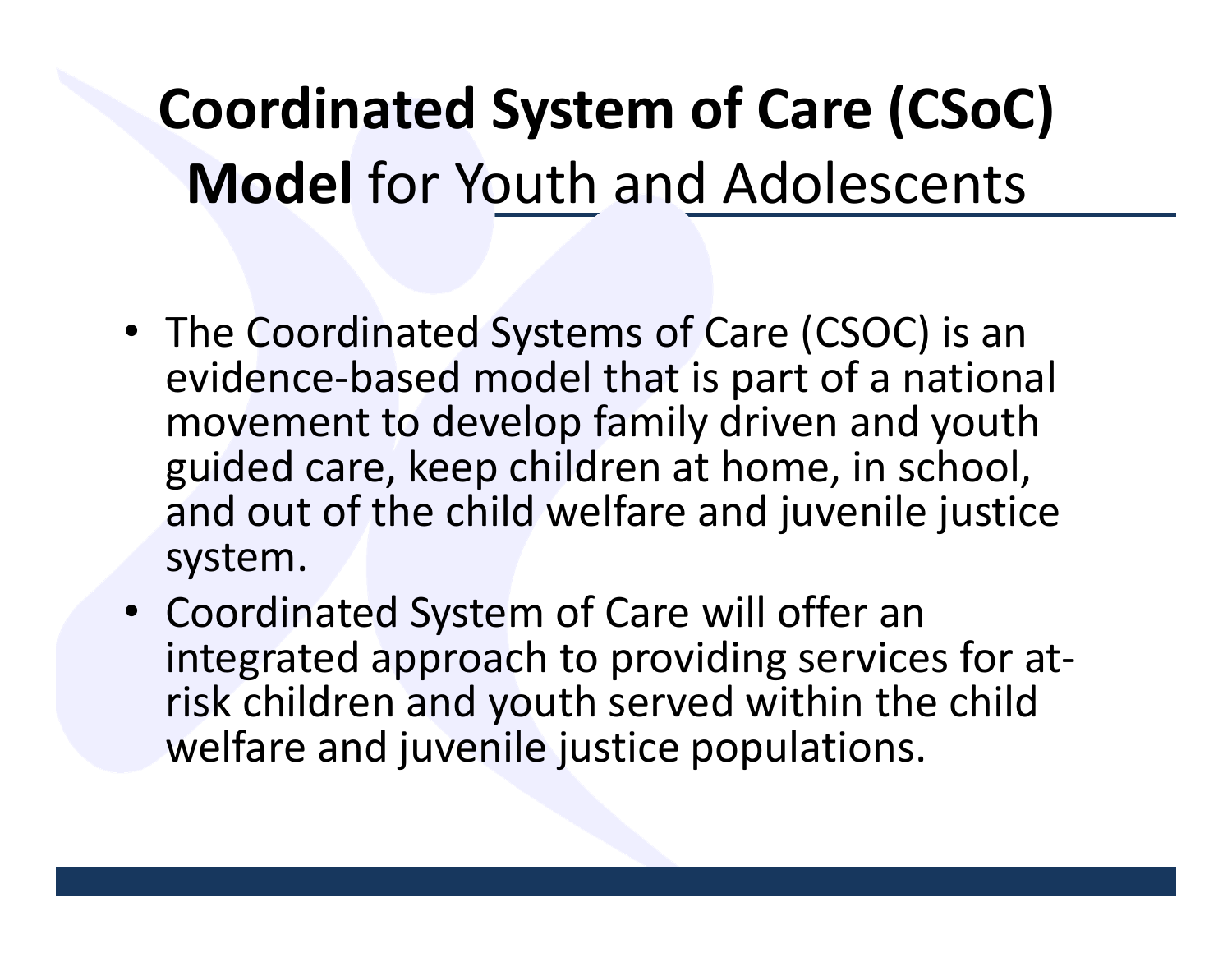

# Values and Principles for the System of Care



Stroul, B., & Friedman, R. (1986). A system of care for children and youth with severe emotional disturbances (Rev. ed.) Washington, DC: Georgetown University Child Development Center, National Technical Assistance Center for Children's Mental Health. Reprinted by permission.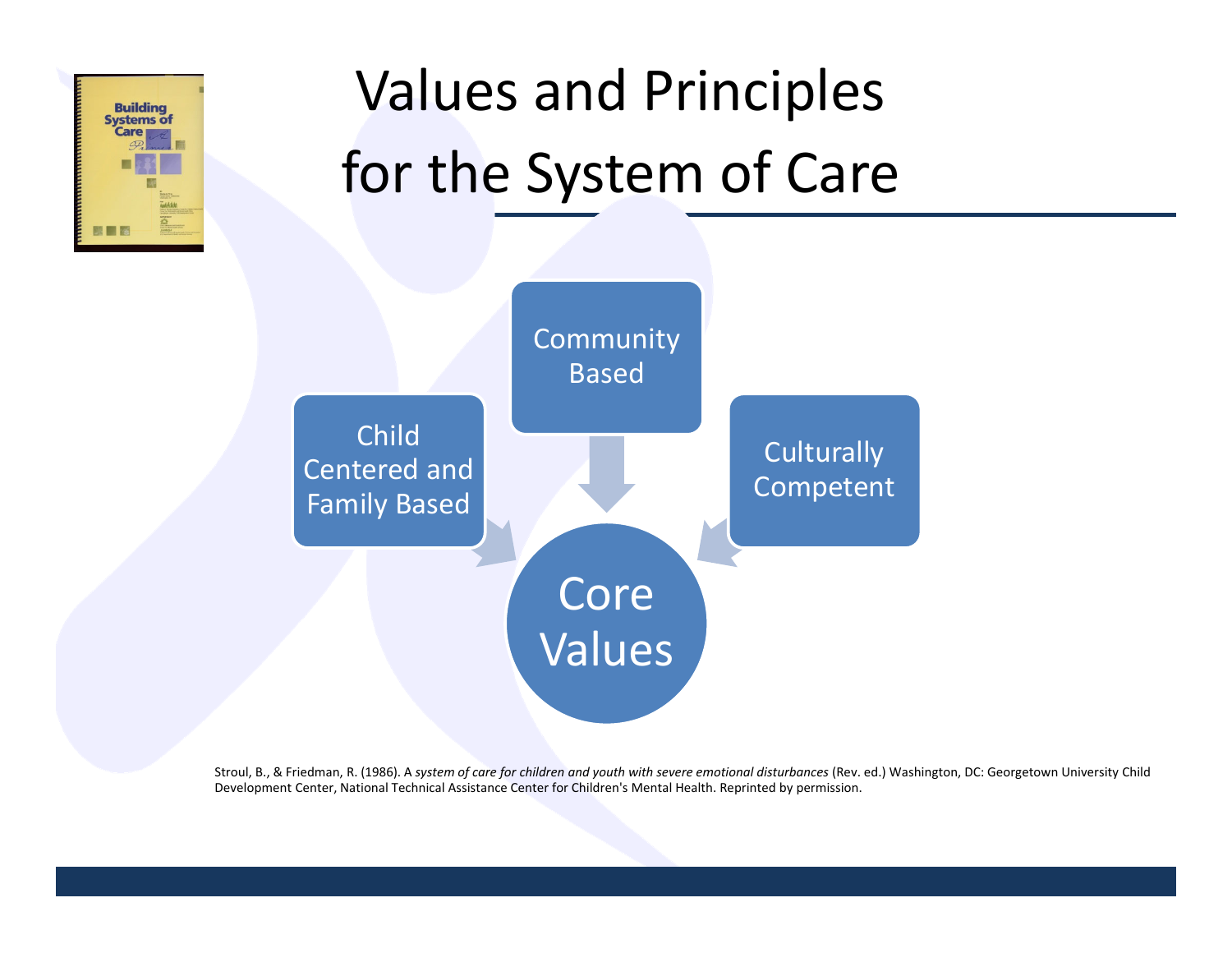### System of Care Values and Principles

- Incorporates <sup>a</sup> broad, flexible array of effective services and supports for <sup>a</sup> defined population
- •• Is organized into a coordinated network
- • Integrates care planning and management across multiple levels
- Is culturally and linguistically competent.
- • Builds meaningful partnerships with recipients, families and youth at service delivery, management, and policy levels
- Has supportive policy and management infrastructure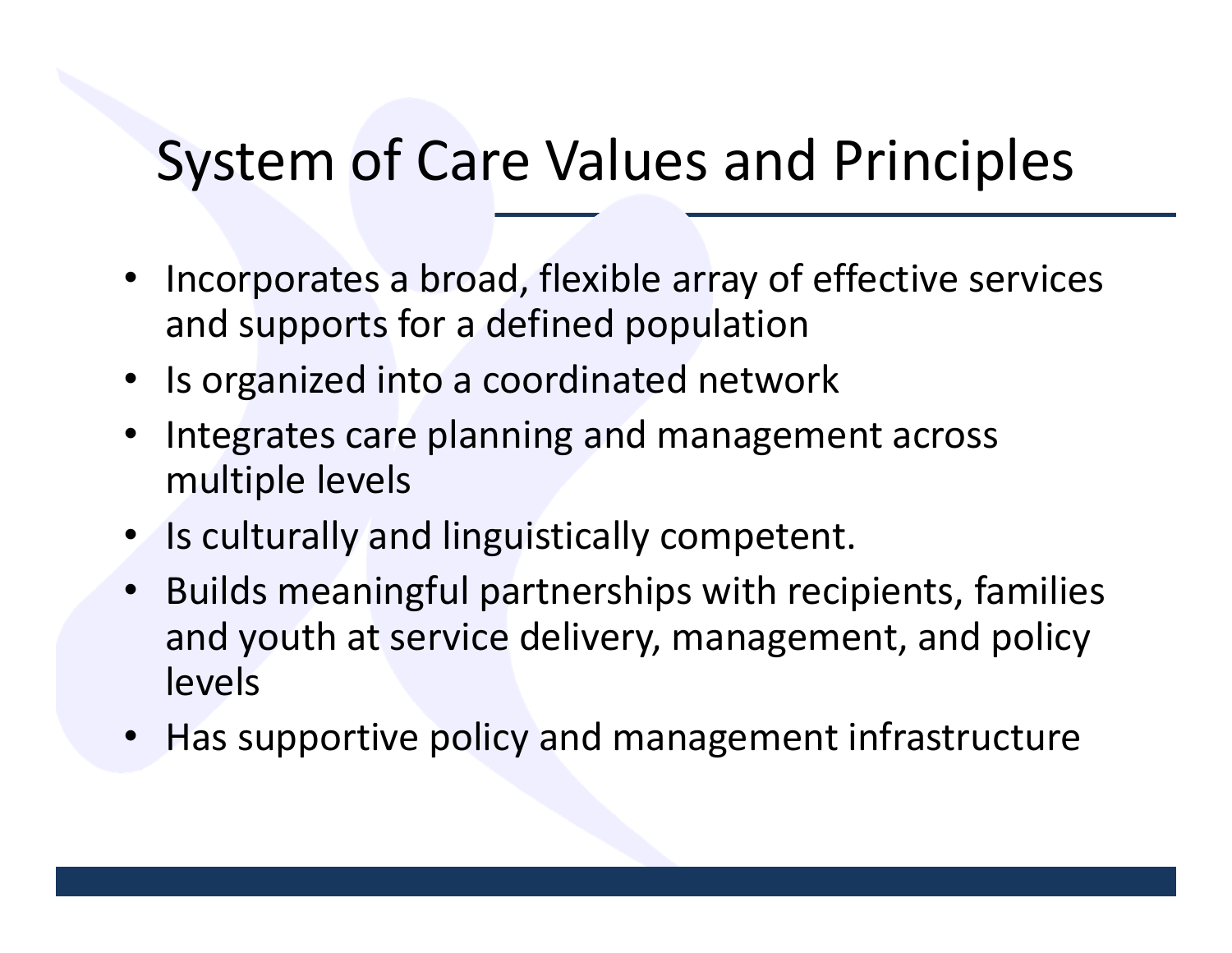# System of Care Values and Principles for Services

- Family‐driven and youth‐guided
- Home‐ and community‐based
- Strength‐based and individualized
- Culturally and linguistically competent
- Integrated across systems
- Connected to natural helping networks
- Data‐driven, outcomes oriented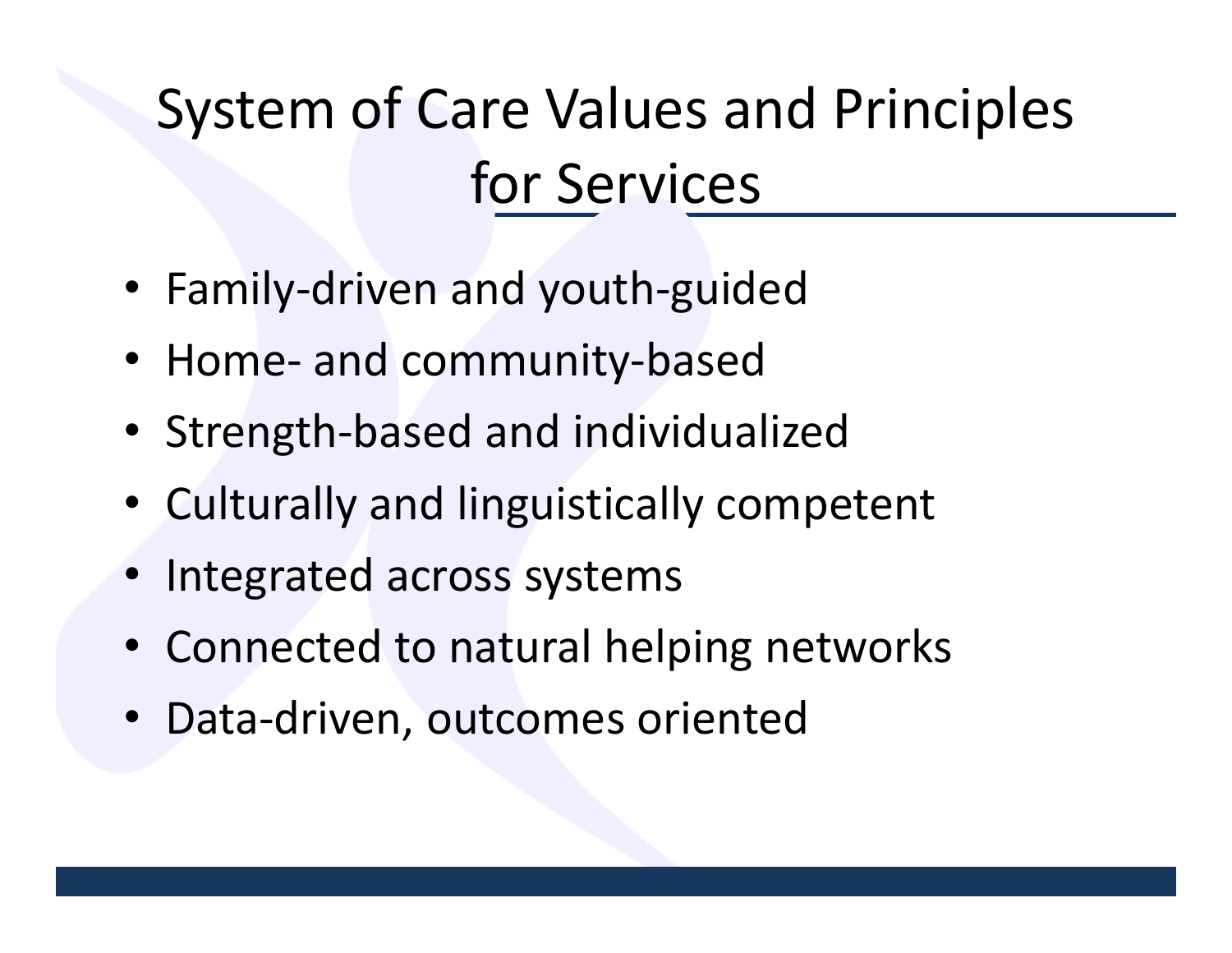### Principles of Family Support Practice

- Staff & families work together in relationships based on equality and respect.
- Staff enhances families' capacity to support the growth and development of all family members.
- Families are resources to their own members, other families, programs, and communities.
- •Programs affirm and strengthen families' cultural, racial, and linguistic identities.
- •Programs are embedded in their communities and e to the community building.

Family Support America. (2001). *Principles of Family Support Practice* in *Guidelines for Family Support Practice* (2nd ed.). Chicago, IL.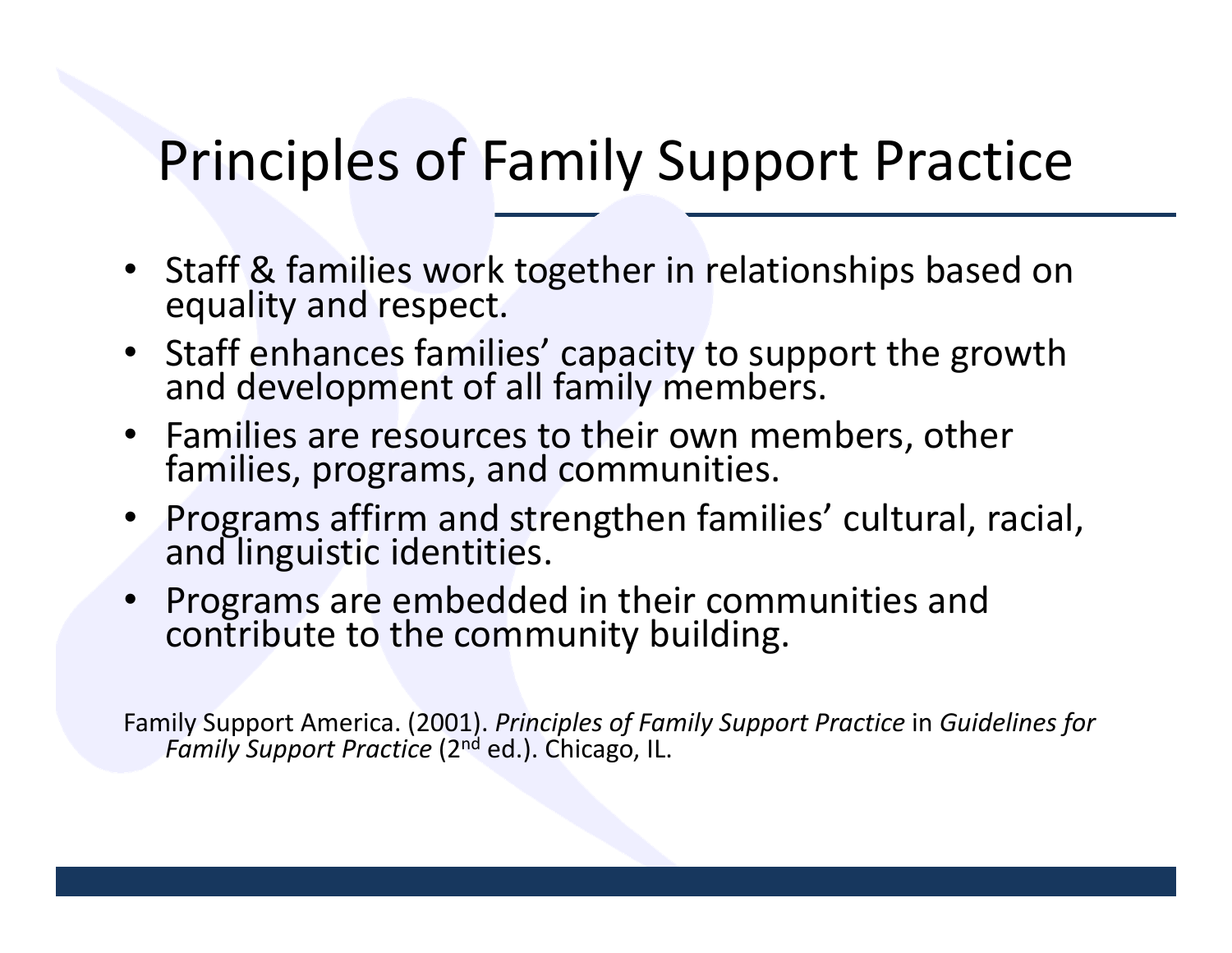### Principles of Family Support Practice

- Programs advocate with families for services and systems that are fair, responsive, and accountable to the families served.
- Practitioners work with families to mobilize formal and informal resources to support family development.
- Programs are flexible & responsive to emerging family & community issues.
- Principles of family support are modeled in all program activities.

Family Support America. (2001). *Principles of Family Support Practice* in *Guidelines for Family Support Practice* (2nd ed.). Chicago, IL.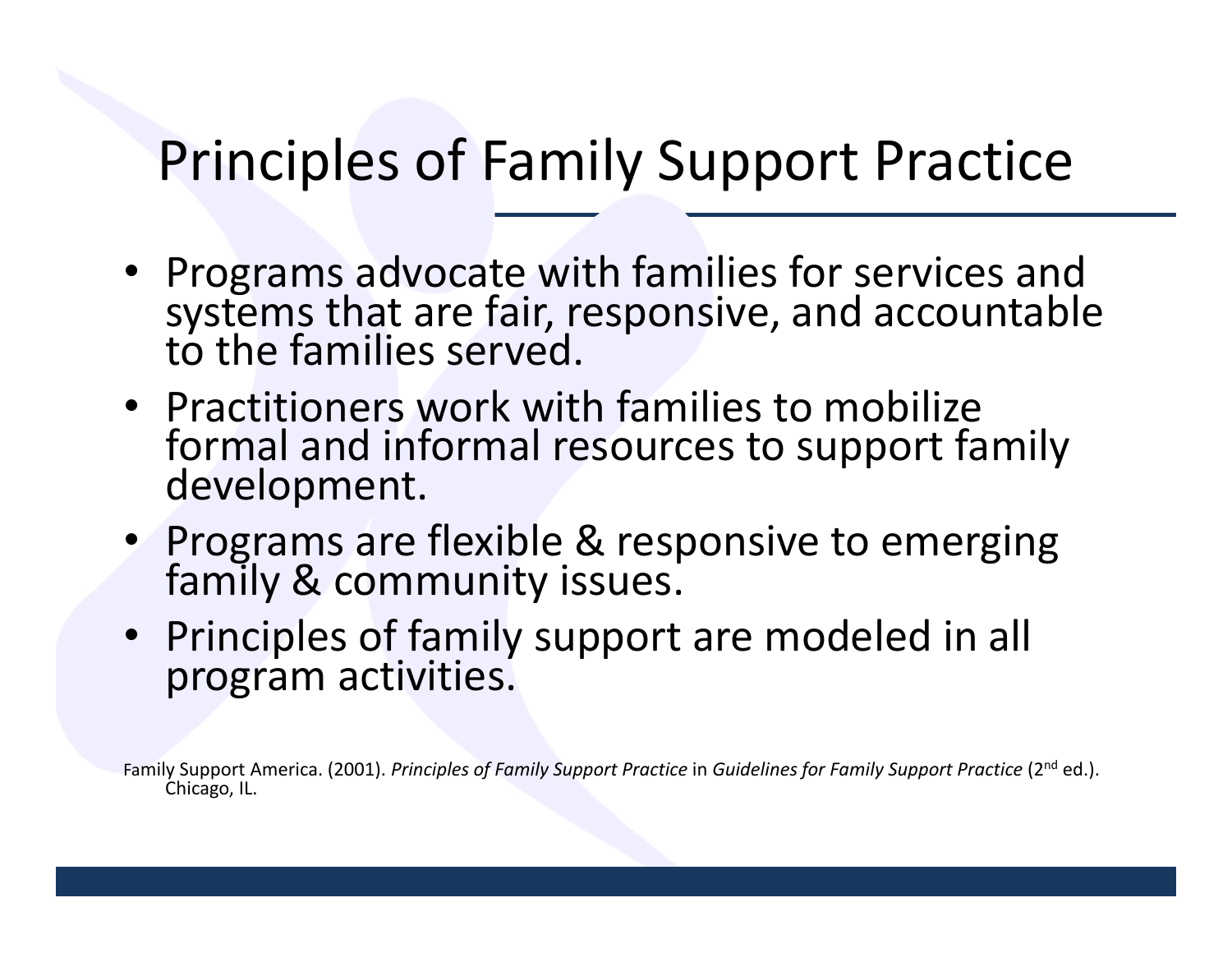### Why Family Driven Care?

- Families know what works for them
- Families know what their limitations are
- Families can keep track of services and changes
- Families and youth comfort and buy in are necessary for success
- Families face the challenges all day and every day
- Families are passionate and will not give up
- Families have the most to lose and most to gain

Libby Jones‐Family Advocate‐NC Families United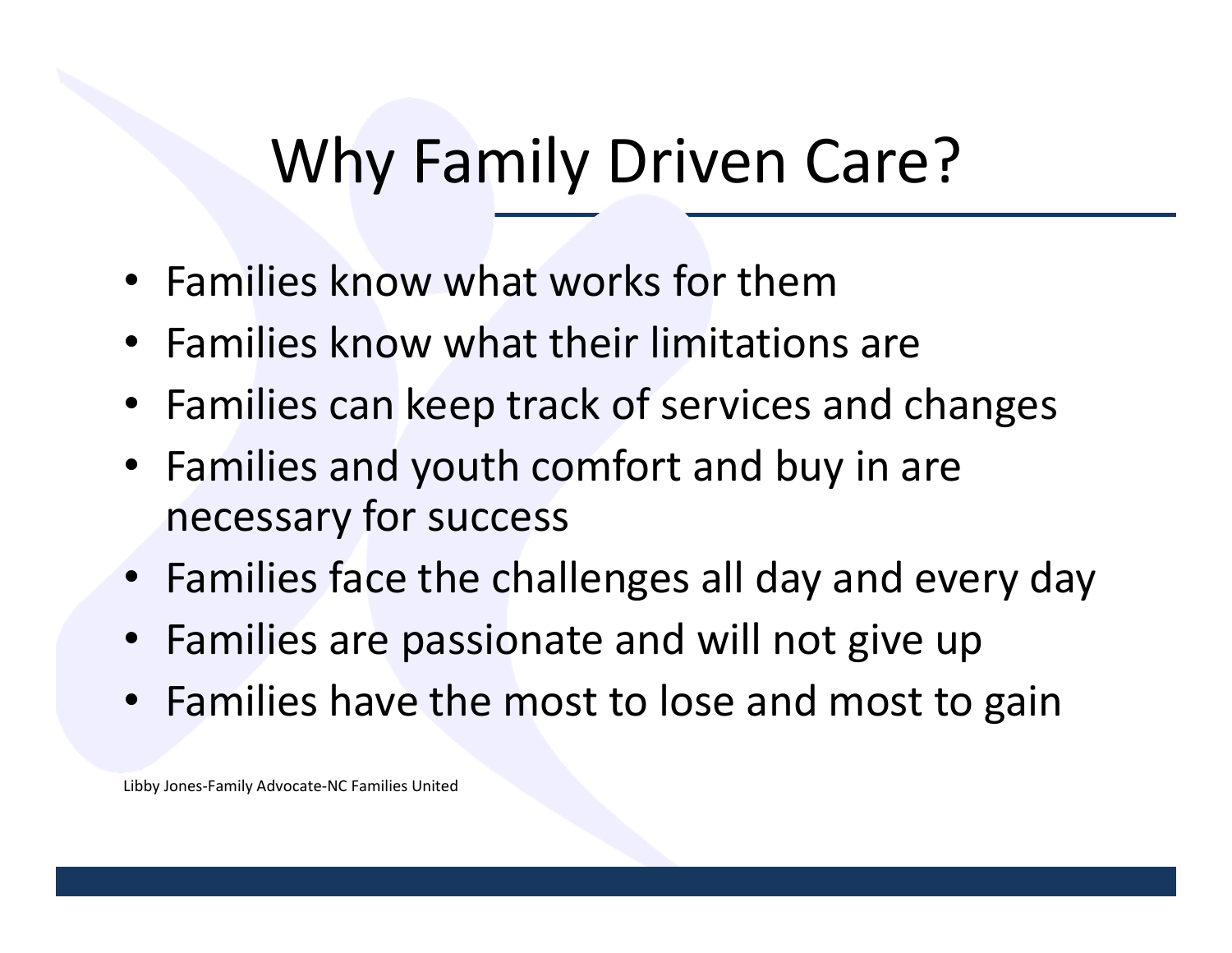### Goals of the System of Care

- Reduction in the number of targeted children and youth in detention and residential settings
- Reduction of the state's cost of providing services by leveraging Medicaid and other funding sources
- Improving the overall outcomes of these children and their caretakers.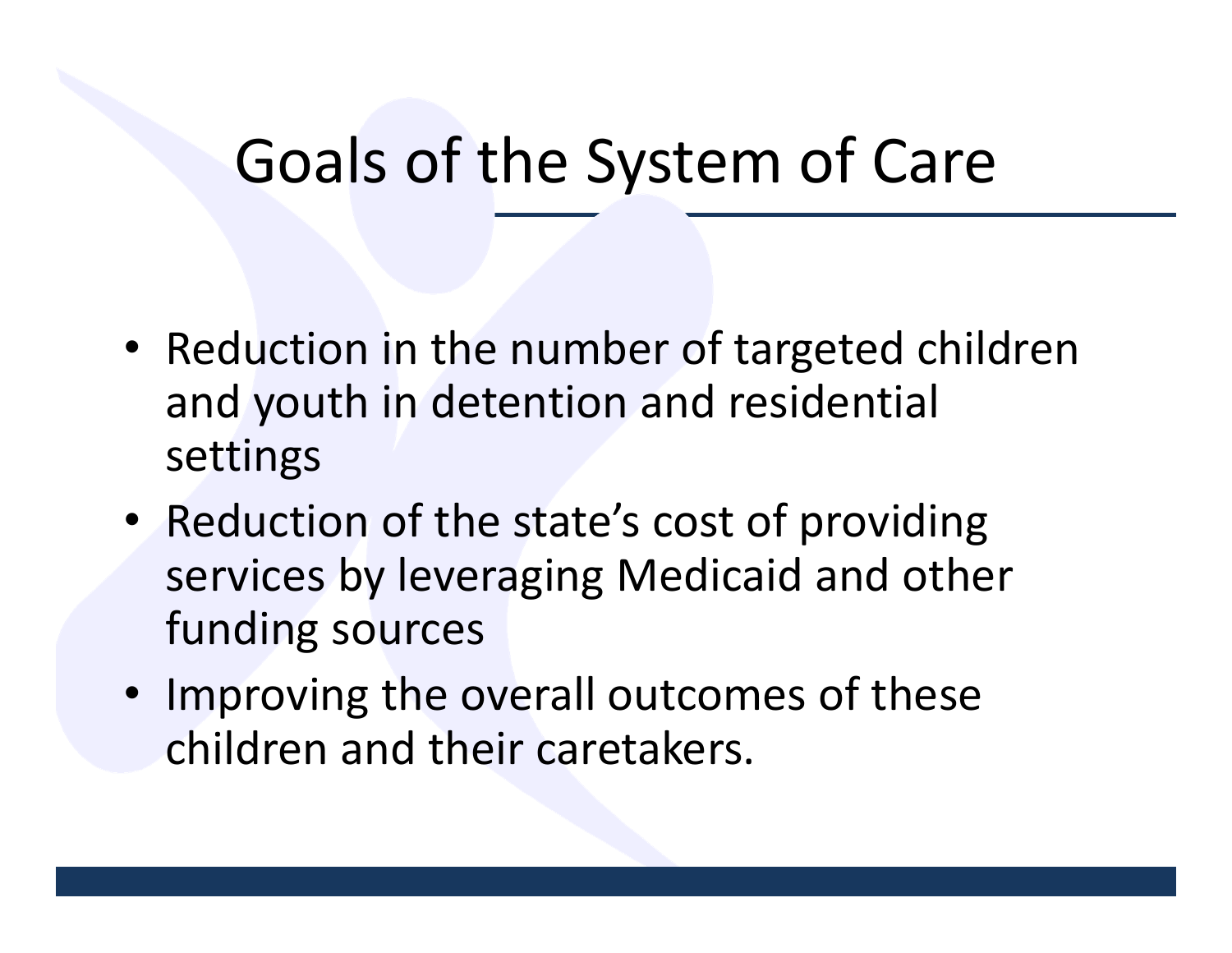## Benefits of System of Care

- Keeps children and families together by:
	- – Reducing costly out‐of‐home placement for treatment or incarceration, unnecessary custody relinquishment
	- – Reduces trauma to child and their family due to separation
	- Reduces the number of moves <sup>a</sup> child in placement experiences

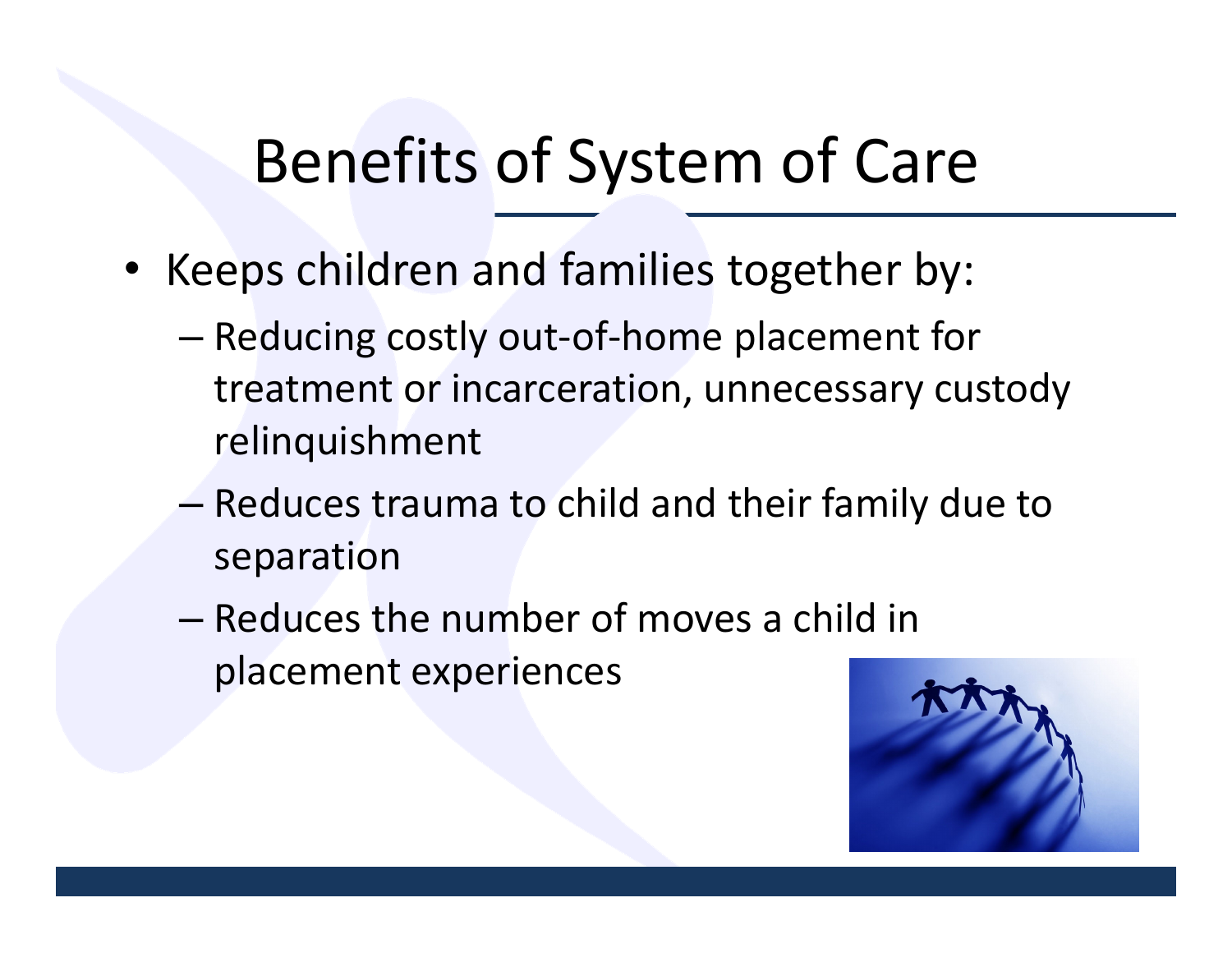### Benefits of System of Care

- Provides incentives for community to engineer enduring positive change by:
	- – $-$  Increasing school attendance and performance
	- – Decreasing instances of abuse, neglect, juvenile just involvement
	- – $-$  Increasing family involvement and satisfaction in meeting the behavioral, mental, physical, education and safety needs of their children